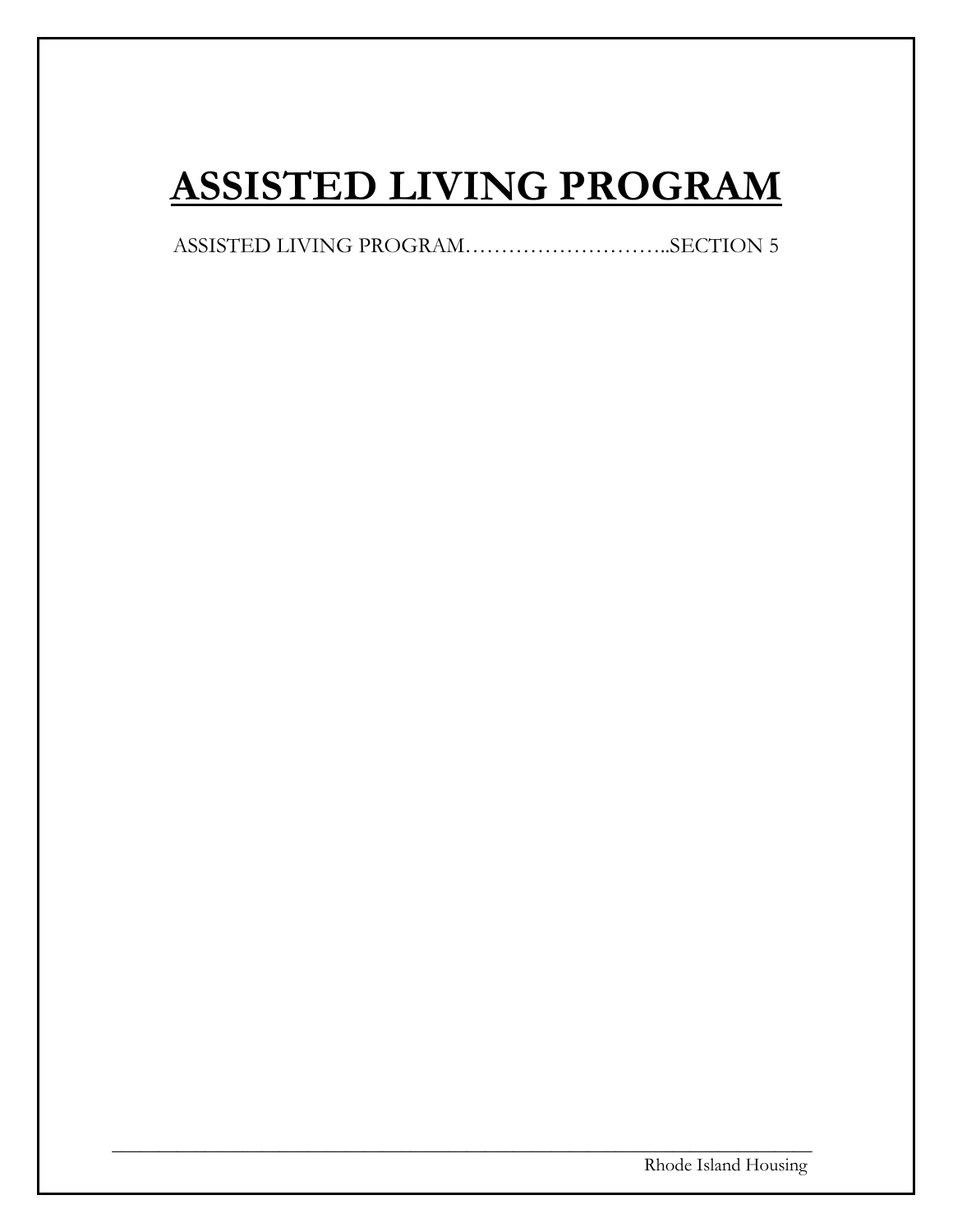# **Assisted Living Program**

The purpose of the Assisted Living Program (ALP) is to provide assisted living alternatives for low-and moderate- income frail elderly and other frail persons. It is intended to address the needs of these individuals by creating a supportive residential living environment as an alternative to institutional care. Funding is dependent upon receipt and availability of Medicaid waivers from the Rhode Island Department of Human Services. Developers are encouraged to discuss proposals for assisted living facilities with Rhode Island Housing prior to submitting a proposal.

Developers of assisted living facilities may apply for permanent first mortgage financing and housing tax credits available through the Rhode Island Housing Rental Production Program. In addition, there are various other programs offering low interest loans or grants through the Rhode Island Housing such as the federal HOME Program.

**Development Size**: While the ALP does not establish formal minimum or maximum size limits, applicants are advised that projects under 50 units may have difficulty delivering needed services cost effectively. Also, given the limited amount of waivers available and the program's goal to test different housing models, it is unlikely that more than 70 waiver units will be available for any one development. Larger developments may also experience longer lease-up periods and substantial initial operating losses. A minimum of 20% of all units must be restricted to occupancy for low-income individuals for a term of 30 years.

**Service Requirements:** Proposals must include an assisted living supportive services program with case management and either direct provision or coordination through outside service contracts for the following:

- Direct assistance to residents with at least two activities of daily living (ADLs) provided by a Certified Nursing Assistant (CNA) and including but not limited to assistance with bathing, continence, dressing, ambulating, eating and transfers.
- Assistance with housekeeping, medication oversight (to the extent permitted under state law), laundry services and transportation.
- Provision of three meals per day to residents.
- Therapeutic social and recreational programming.
- Twenty-four hour on-site response staff to meet scheduled or unpredictable needs in a way that promotes maximum dignity and independence and to provide supervision, staff and security.

Each proposed development must provide these minimum services. Developers are encouraged to structure rent and service costs in a basic package, while also allowing residents the opportunity to purchase enhanced services at an additional cost.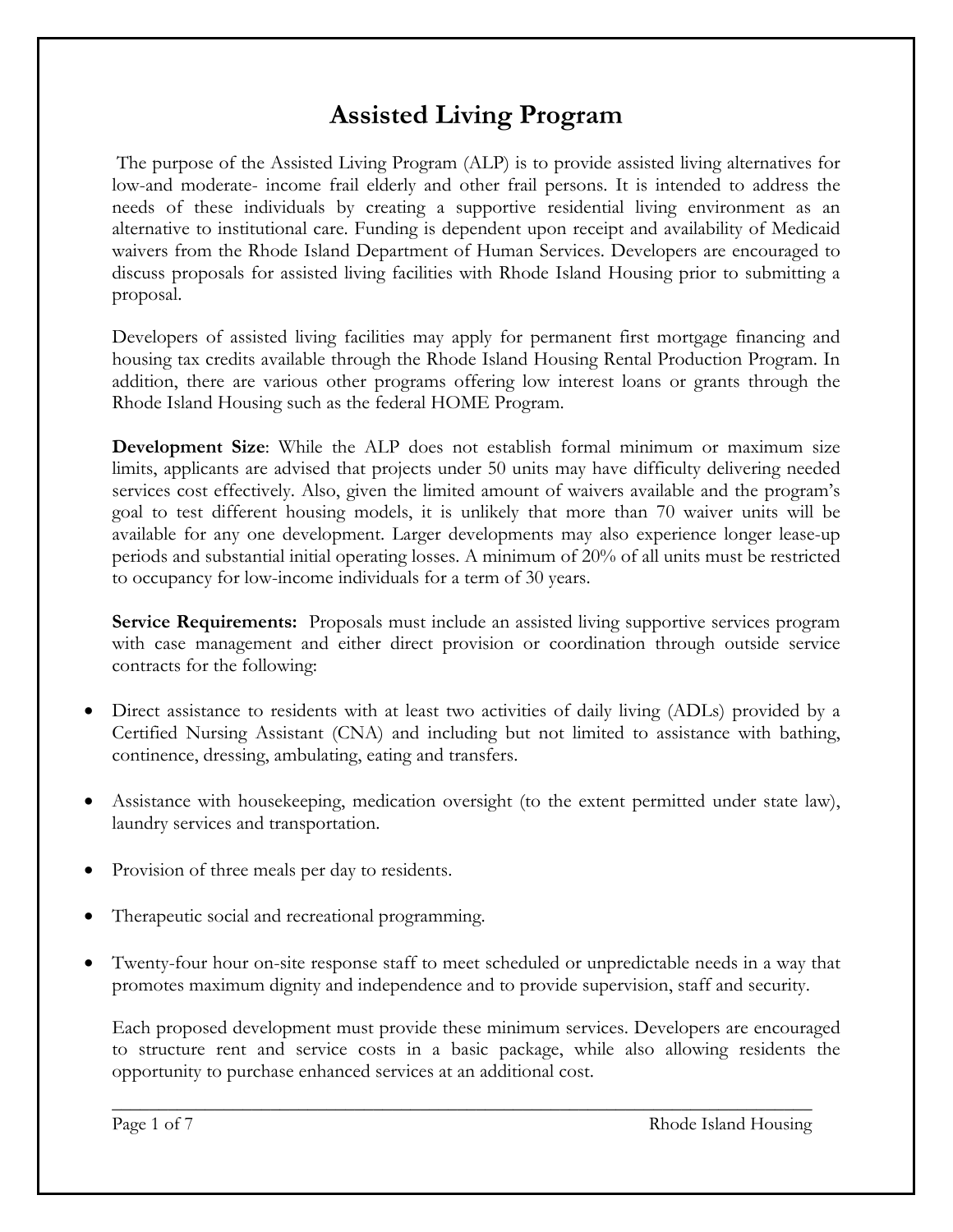**Target Population:** The program is intended to provide assisted living alternatives to low and moderate income frail elderly and other frail elderly who are eligible for or at risk of placement in nursing facility care. While there is no minimum age, it is anticipated that most residents will be in their eighties.

**Rent and Service Charges for Market Rate Units:** Allowable rent and service charges for the market units must be supported by local area demographic characteristics and market comparables, as established by an independent market study. **Please be advised that under tax credit regulations, services and rents must be billed separately.**

**Rents for Medicaid-Eligible Units:** As further detailed below, rent and service charges for Medicaid eligible residents may not exceed the sum of the maximum reimbursable amount under the Medicaid Waiver *plus* the maximum amount available to Medicaid eligible recipients for rent and service charges under the Enhanced SSI program *less* the required personal needs allowance

**Enhanced Supplemental Security Income:** Medicaid eligible residents who reside in state licensed assisted living facilities are eligible to receive an enhanced level of Supplemental Security Income (Enhanced SSI). Individuals who receive this SSI benefit are allowed to retain a minimum personal needs allowance of one hundred dollars (\$100) per month from their SSI monthly benefit prior to payment of the assisted living facility monthly fee. Developers should contact the Department of Human Services for further current reimbursement rates and details for this program.

**Medicaid Waiver Reimbursements:** Reimbursements for service and service related charges for Medicaid eligible residents may not exceed the maximum reimbursable amount under the Medicaid Waiver program. The proposed range of these amounts ranges from \$700 to \$1,026 per month.

**Tax Credit Units:** The total rent and service charges for non-elective services may not exceed the maximum allowable rents for the Housing Tax Credit Program. See Exhibit C, for calculation of rents for tax credit developments.

**Unit Type and Mix:** Unit types may range from studios to two bedroom apartments. No more than 20% of Medicaid Waiver units may be shared occupancy apartments. Shared bedrooms for unrelated adults will not be financed.

Unit mix guidelines for non-Medicaid Waiver units have not been developed. However Developers should demonstrate the marketability of the proposed unit types and mix. Moreover, since the market for assisted living is evolving, consideration should be given to unit mixes and physical designs that can adapt to changing market conditions as the number of facilities increase.

**Design Guidelines:** Developers must comply with Guidelines for Assisted Living in Section 4 of the Design and Construction Handbook.

\_\_\_\_\_\_\_\_\_\_\_\_\_\_\_\_\_\_\_\_\_\_\_\_\_\_\_\_\_\_\_\_\_\_\_\_\_\_\_\_\_\_\_\_\_\_\_\_\_\_\_\_\_\_\_\_\_\_\_\_\_\_\_\_\_\_\_\_\_\_\_\_\_\_\_

Page 2 of 7 Rhode Island Housing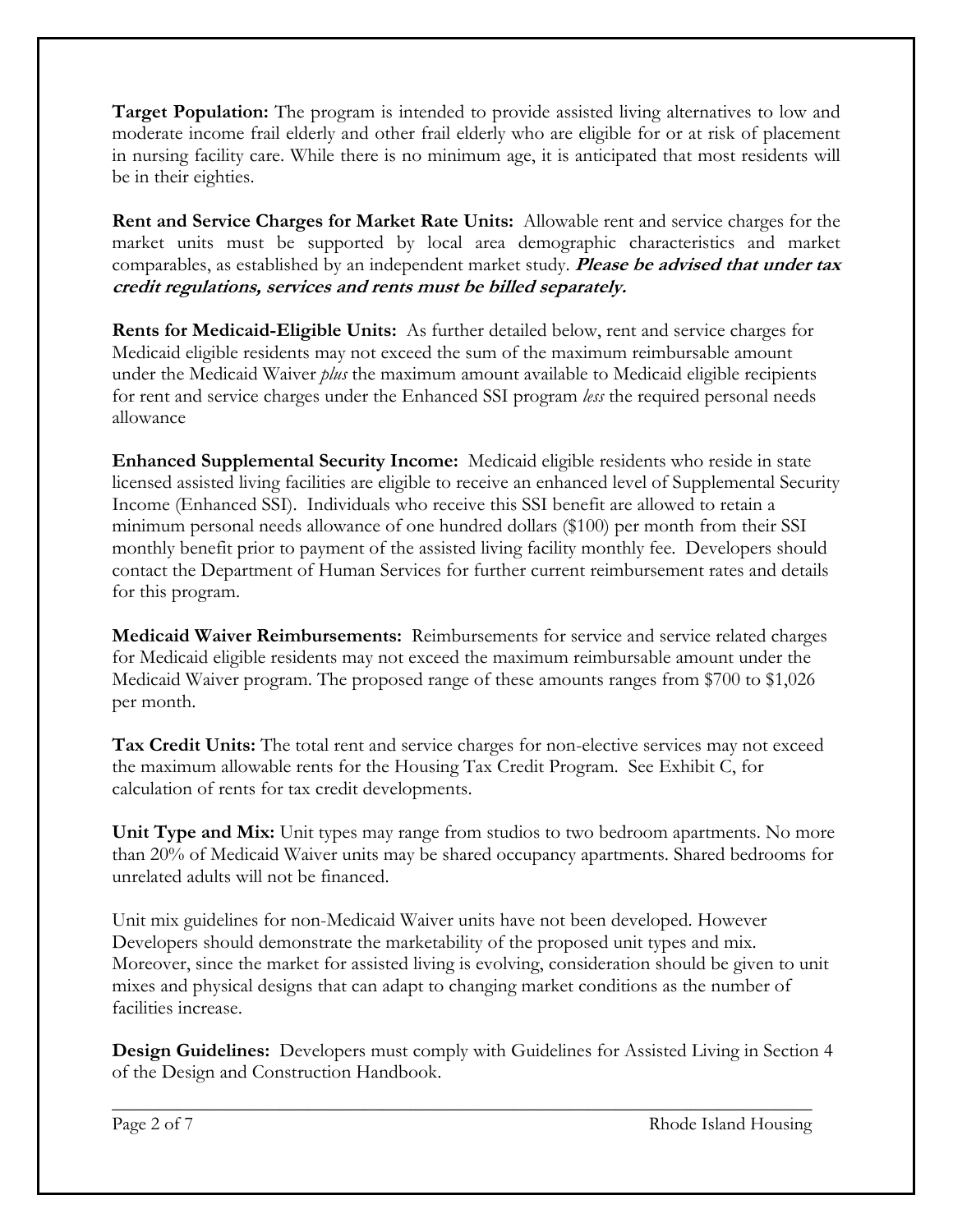# **Underwriting Terms and Requirements for Assisted Living Developments**

Unless specifically modified in this section, the underwriting requirements for assisted living developments under the ALP will be as described in the Developer's Handbook.

In addition, the following are specific underwriting guidelines for the ALP:

**Debt Service Coverage:** Minimum of 1.25%. Higher debt service coverage may be required to achieve an 80% loan-to-value ratio.

**Operating Expenses:** Operating expenses, including both the residential portion and the additional assisted living cost, will be determined on a case-by-case basis in relation to each project's unit mix, building type, systems and components, location, target market, expected vacancy and turnover rates, service provider, management agent, management plan and social services plan.

**Vacancy Rates:** Rhode Island Housing will underwrite market units at 92% of total potential occupancy and low- income units at 95% of total potential occupancy. Rhode Island Housing reserves the right to increase these rates depending on the information determined by the market study and appraisal.

**Occupancy Agreement:** An Occupancy Agreement describing the rental and service obligations (including cost to the resident) of the owner and resident will be required. The Agreement should also specify conditions for admission and continued occupancy for residents.

**Ancillary Income:** Rhode Island Housing will recognize ancillary income equal to 2% of gross rental income if adequately supported by market and other data. Ancillary income may include revenues from beauty shop, sundries store and staff meals.

**Replacement Reserves:** Required deposits to replacement reserves will be determined on a case-by-case basis. Reserves will be funded from revenues in a minimum amount equal to the greater of 2% of Effective Gross Income or \$700 per unit per year for real property reserves (based on \$200 per unit per year for real property reserves and \$500 per unit per year for personal property reserves, i.e. furniture, appliances, carpeting and equipment).

**Management Fees:** Management fees may be budgeted in an amount of up to 5% of Effective Gross Income (including residential, service and ancillary income). Larger developments may warrant a smaller percentage. Fees are subject to approval by Rhode Island Housing.

**Operating Deficit Reserve:** An operating deficit reserve must be capitalized in an amount equal to the projected losses prior to stable occupancy. A 24-month cash flow analysis will be completed to estimate anticipated operating losses during the rent-up period. The cash flow will be based on an appraisal, a market study, information submitted by the Developer and analysis by Rhode Island Housing staff. In general, Developers should assume that a minimum of 10% of the units may be preleased, and thereafter units may be phased-in at a rate of 3-5 units per month. Variable expenses may be phased-in in proportion to the net monthly occupancy rate

\_\_\_\_\_\_\_\_\_\_\_\_\_\_\_\_\_\_\_\_\_\_\_\_\_\_\_\_\_\_\_\_\_\_\_\_\_\_\_\_\_\_\_\_\_\_\_\_\_\_\_\_\_\_\_\_\_\_\_\_\_\_\_\_\_\_\_\_\_\_\_\_\_\_\_

Page 3 of 7 Rhode Island Housing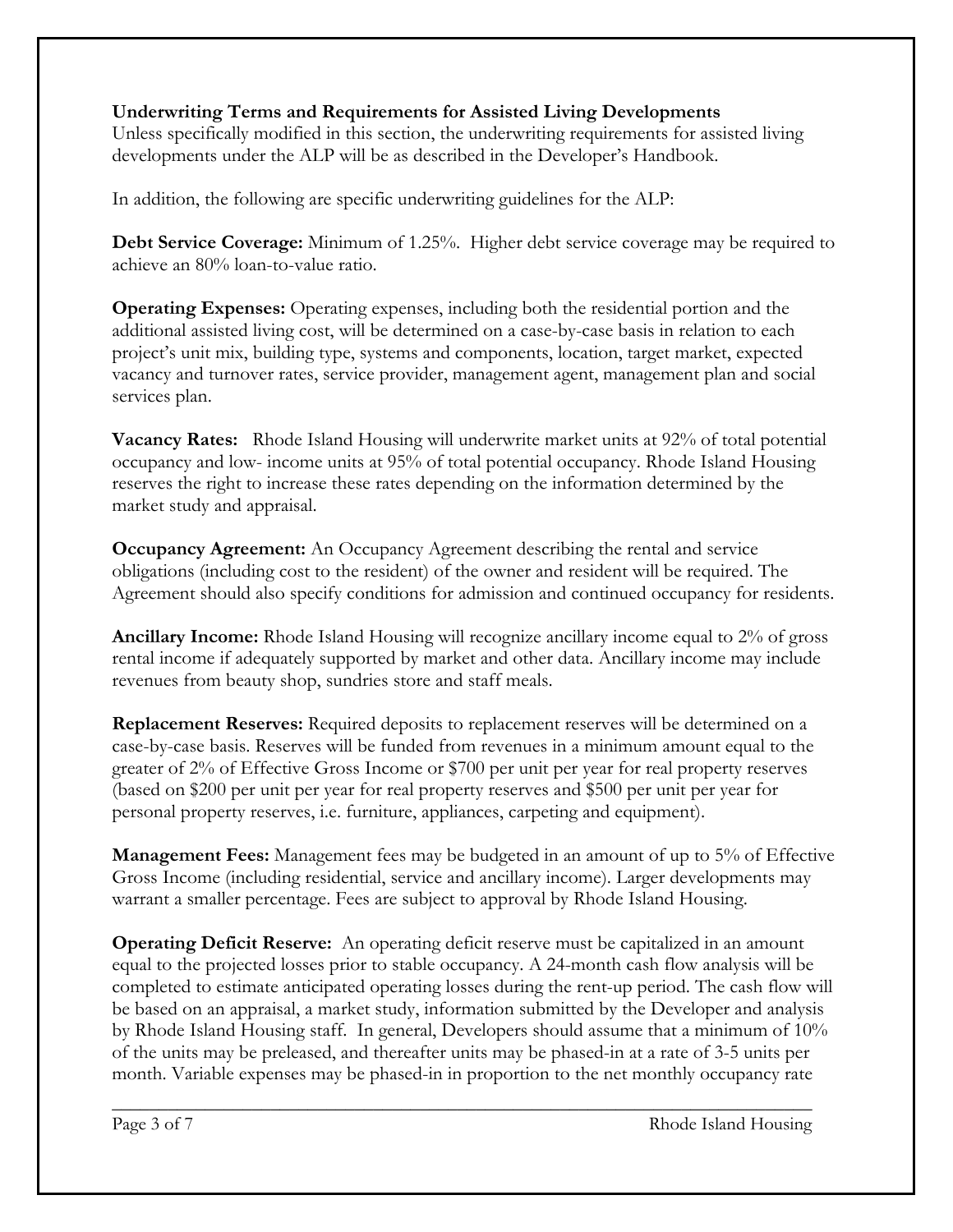while fixed costs should be spread across the full year's operations. Developers should assume that the development would need to run at 100% of its operating budget two months prior to full occupancy.

In lieu of a capitalized reserve, the Developer may also provide an irrevocable direct pay letter of credit as security to cover anticipated losses. Rhode Island Housing staff must approve all letters of credit.

**Operating Reserve:** A minimum operating reserve equal to 6 months of debt service and 3 months of operating expenses (including residential cost, service cost, and board) must be capitalized in the development budget. The operating reserve must be available to the development for the term of the mortgage. Depending on factors such as the degree of market risk, developer capacity and budget considerations, certain deals may be required to fund operating reserves of up to 6 months debt service and operating expenses. In such circumstances, Rhode Island Housing may consider allowing the incremental amount of required reserves to be funded from pledged incentive developer fee, or cash flow as a priority payment before the repayment of any deferred payment loan and cash flow distributions to the Developer.

**Loan to Value Ratio:** The Rhode Island Housing first mortgage may not exceed 80% of the stabilized, as-built value as determined by an independent appraisal.

**Loan to Development Cost Ratio:** The Rhode Island Housing first mortgage may not exceed 80% of the total development cost.

**Equity Requirement:**In general, the owner will be required to demonstrate a financial stake in the proposed venture in proportion to its financial capacity. A minimum of 20% equity contribution will be required of all Developers. Equity is defined as funds contributed by the general or limited partner(s) to pay approved development costs, but not including funds provided as a result of state or federally funded programs. Sources of equity could include cash, private charitable contributions, or syndication proceeds.

# **Development Team Capacity**

Developers must satisfy the Rental Housing Production Program's threshold requirements for scoring under Development Team Capacity. Applicants for the ALP should also provide evidence for each team member of a successful track record in the development and operation of assisted living or similar types of facilities, such as nursing homes, retirement communities or congregate care facilities. Applicants should also satisfy the following specific team requirements detailed below:

**Facility Operator:** Ownership structures that utilize an assisted living facility operator are strongly encouraged. This could include an owner operator arrangement, or an owner who contracts or leases the facility to an experienced assisted living operator.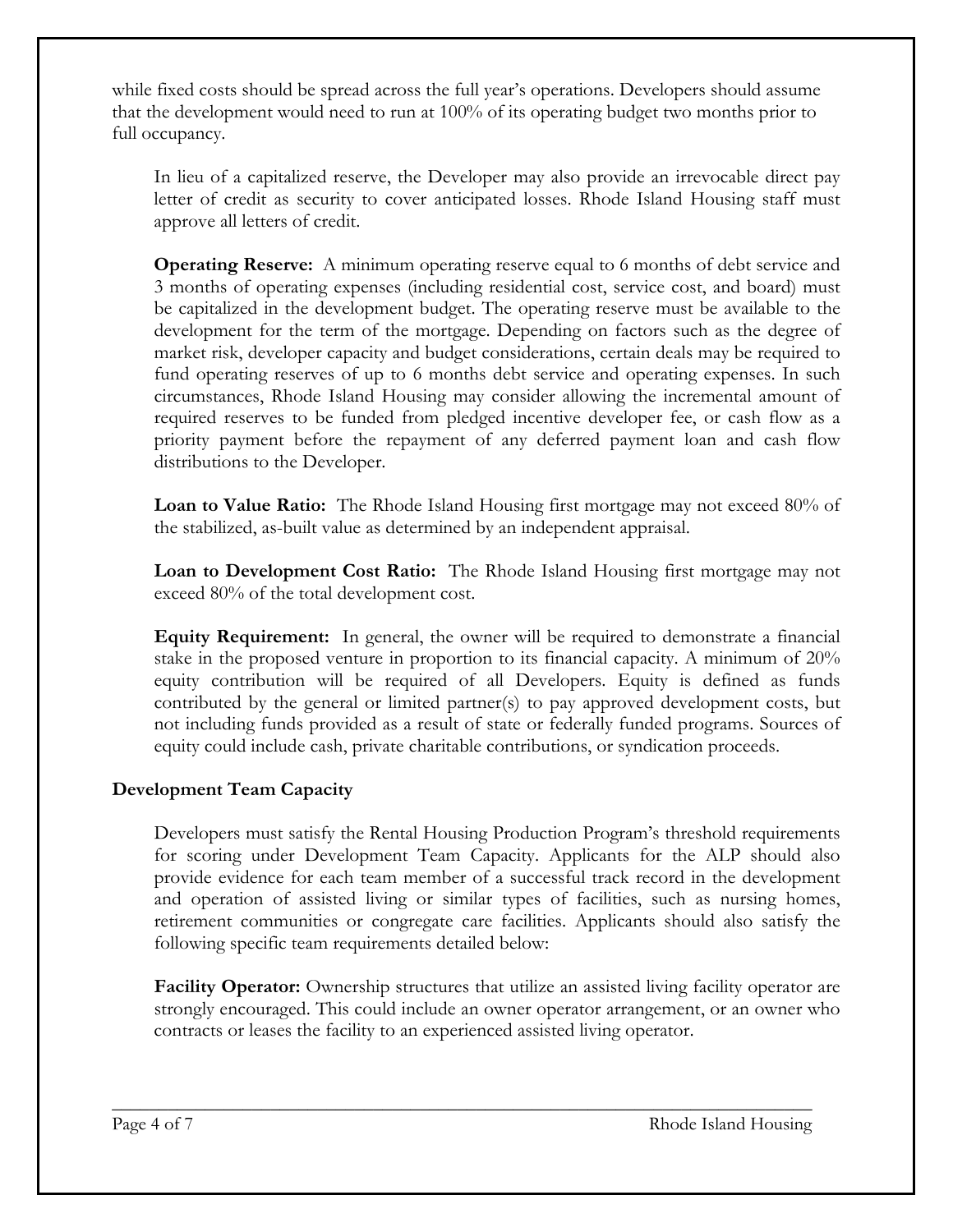Facility Operators must demonstrate the ability to operate a facility over the long term. In most cases, a minimum lease or contract term of 20 years will be required. Facility operators should have at least 3-5 years direct experience in operating assisted living residences, nursing homes, or independent living complexes with supportive services. Demonstrated experience in serving the needs of the frail elderly is required. Knowledge of supportive services provision and coordination, as well as entitlement service programs, delivery, and payment procedures, is essential.

**Marketing Capacity:** Direct experience in the marketing of service enriched elderly housing is required, either from the facility operator or marketing agent, if one is used.

#### **Submission Requirements**

Applicants for the ALP are subject to the submission requirements for the Rental Housing Production Program. In addition, applicants to the ALP should submit the following items:

# **1. Development Summary**

 Applicants should provide a summary narrative addressing project concept, site, marketability and needs.

# **Project Concept**

 Describe the project concept and market niche. Provide a demographic profile of the target population in terms of age, income, level of frailty, and current living arrangement. Describe how the characteristics of the proposed facility -- including site, building, design, number of units and unit mix, level and type of service and amenities offered, and pricing -- support the target population. Quantify the number of market rate, moderate income, and low-income set-aside units to be offered, and describe funding sources, which will support residents' rent and service charges.

#### **Site**

 Describe the proposed site and assess its suitability for the target population and proposed facility in terms of accessibility to transportation, proximity to social and civic services (including shopping, recreational, and health care services), and the influence of the site's location and surrounding land uses on the target market population.

# **Marketability and Needs**

• Identify the project's market area. From which geographic areas and from what current living arrangements do you expect the facility to draw its residents? What organizations or institutions will act as major sources of referral? What is the socio-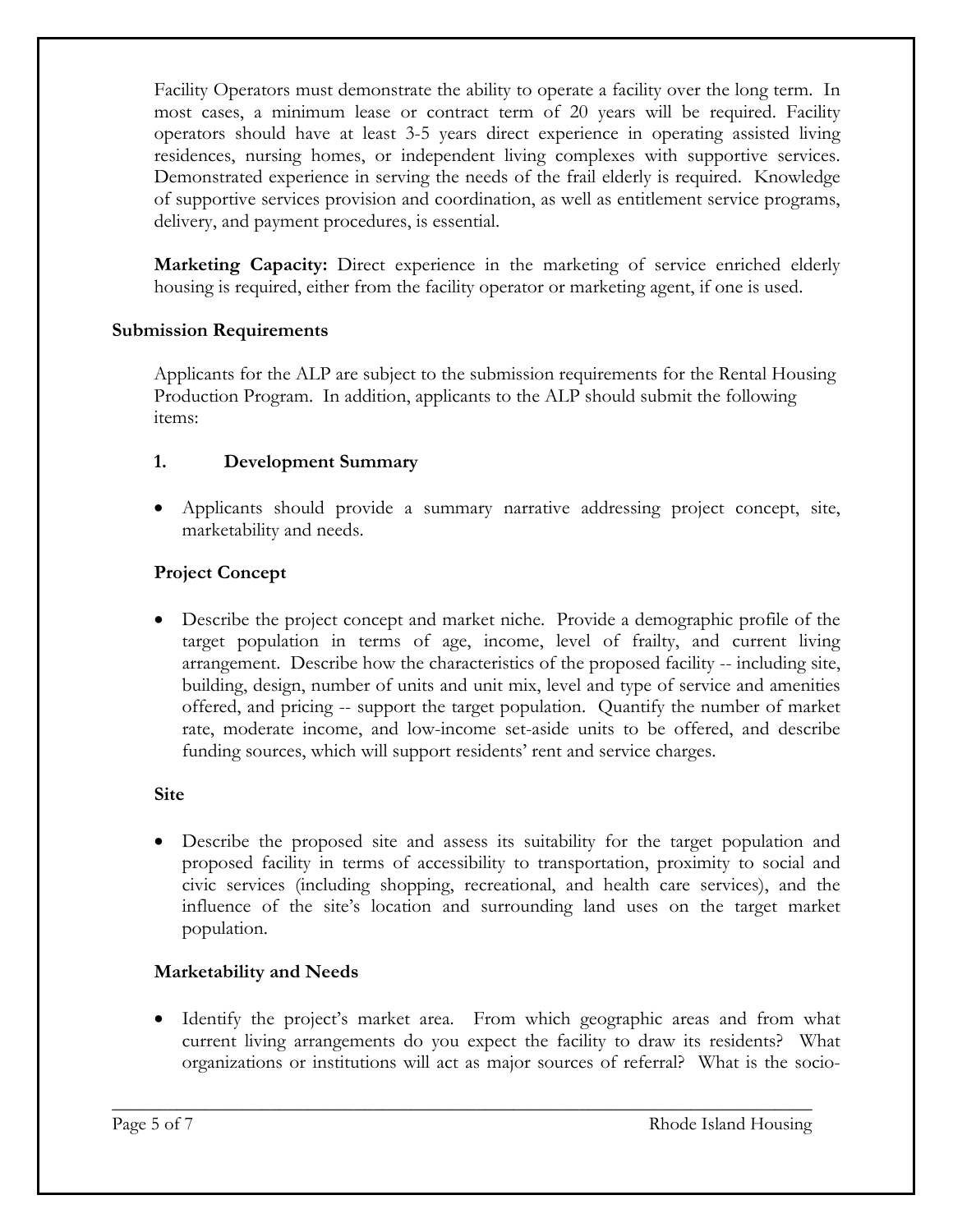economic character of the primary/secondary market area(s)? Describe the demographics of the specific population by income group, elderly housing tenure, and housing values and rents. Describe any existing or planned competition to the proposed development, as well as similar formal or informal support systems available to the target resident population. Include information on area home health care providers, homemakers, congregate care or retirement facilities, etc.

NOTE: Developer should attempt to respond to these market questions as thoroughly as possible. It is recommended that an independent market study in accordance with Rhode Island Housing market study specifications be completed prior to Preliminary Approval for funding under the Rental Production Program.

# **2. Assisted Living Services Plan**

Applicants should provide a narrative of the services to be provided on site, including, for example, food services, 24 hour staffing; personal care assistance with ADLs (dressing, bathing, ambulating, toileting, transferring, eating); housekeeping; laundry; counseling; transportation; and home healthcare services. The plan should identify whether services will be provided through facility-staffed programs or through contracts with outside vendors. Plans to coordinate services or service referrals through local service agencies or institutions should also be described. Applicants should describe how increasing or changing needs will be met over time and what measures will be taken (e.g. individualized care plans and resident participation in care plans) to ensure that each resident's needs, preferences, and freedom of choice will be respected. The plan should also describe how the facility would promote and encourage a strong and positive relationship between residents and their families.

# **3. Staffing and Organizational Structure**

Recent industry studies have shown that the quality of services and staffing offered by an assisted living facility is critical to its successful operation. In light of this, applicants should provide a narrative describing how the organizational structure of the proposed facility will reflect the goals and mission of the developer, meet the needs of residents, and enable the facility's successful operation according to its assisted living services plan. Applicants should provide an organizational chart showing lines of accountability and responsibility, as well as a description of the anticipated staffing, including job titles, descriptions, number of positions, salaries, and full-time equivalents. The narrative should clearly articulate how the staffing will be utilized to assure smooth and efficient day to day operations, weekend coverage, 24 hour emergency coverage and coverage during employee absences due to vacation or sickness. The narrative should describe plans for staff training and development.